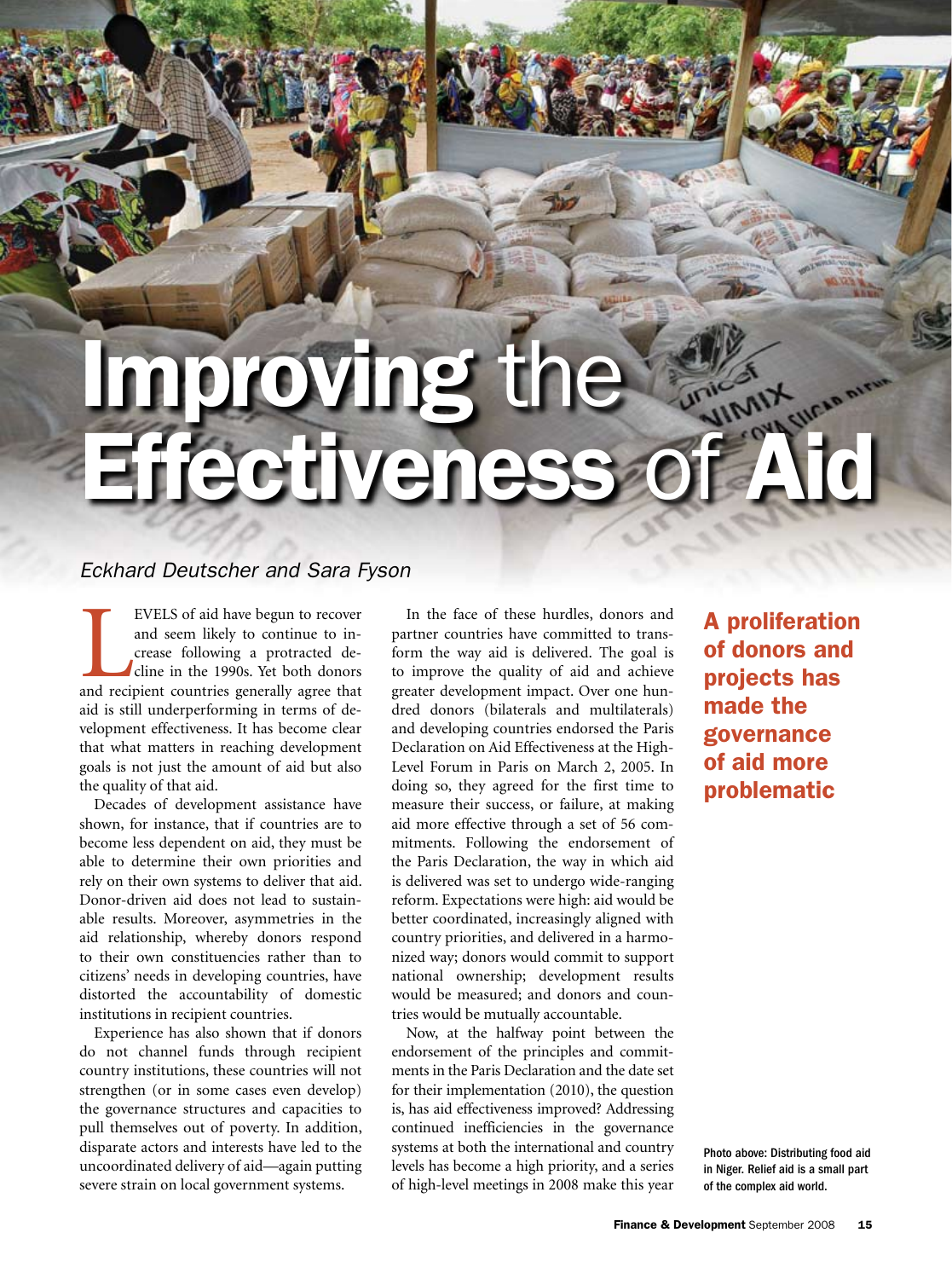critical for evaluating such efforts and building consensus to move forward and strengthen aid effectiveness.

This year's meetings include the Accra High-Level Forum on Aid Effectiveness and the United Nations Summit on the Millennium Development Goals (MDGs) in New York in September, and the Financing for Development follow-up meeting in Doha in November. Commitments undertaken and promises made in previous forums (notably in Monterrey in 2002; and in Paris and in Gleneagles in 2005) will be reviewed and new impetus will be given to reforming the way aid is delivered.

This article highlights the challenges created by ineffective aid and how transforming governance mechanisms are a way to address these challenges. It outlines a set of recommendations to strengthen aid effectiveness while recognizing that there are no easy solutions or one-size-fits-all approaches and that national conditions vary in the delivery of aid. Improving the effectiveness of aid entails addressing complex policy challenges at both the international and country levels—not least because development cooperation is an inherently political process.

#### Assessing the problems

The institutional complexity of the global governance of aid presents real difficulties, given that more than 280 bilateral donor agencies, 242 multilateral programs, 24 development banks, and about 40 United Nations agencies are working in the

development business. The increasing number of private foundations and the existence of so many nongovernmental organizations (NGOs) add to the complexity. The proliferation of donor activities—including an estimated 340,000 development projects around the world—leads us to question current ways of managing the aid business.

Indeed, a slew of factors combine to make aid effectiveness less than optimal. They include lack of aid predictability, issues of coordination among the large numbers of donors, and aid fragmentation—all of which have real implications at the country level.

*Lack of predictability.* According to preliminary data, a recent Survey on the Implementation of the Paris Declaration (OECD-DAC, 2008a) showed that in any average country only 45 percent of aid arrives on time, as scheduled by donors. This lack of predictability means that government authorities in developing countries will have difficulty planning or responding to citizens' needs if funding does not arrive when new hospitals and classrooms were promised (see "Managing Aid Surprises" on p. 34).

*Lack of coordination.* Uncoordinated aid also creates problems. In 2005, government authorities in Vietnam received 791 visits (missions) from donors—that is, more than two a day, including weekends and holidays (OECD-DAC, 2006). In Tanzania, for instance, health workers in some districts spent more than 20 days a

quarter—almost 25 percent of their working days—writing reports for different donors. Given the lack of capacity at the country level and the precedence given to responding to donor demands, it is difficult to imagine how civil servants can focus on things that really matter.

*Aid fragmentation.* Fragmentation of aid at the country level is getting worse. Fragmentation occurs not only with the increase in the number of donors but also the proliferation of donor-funded activities. This all too often imposes a heavy burden on developing countries and capacities, and reduces the sustainability and value of the aid received (see map).

A survey by the Development Assistance Committee (DAC) of the Organization for Economic Cooperation and Development (OECD) on the scaling up of aid (OECD-DAC, 2008b) shows, for example, that in 2005–06, 38 developing countries received official development assistance (ODA) from 25 or more DAC and multilateral donors. In 24 of these countries, 15 or more donors collectively provided less than 10 percent of that country's total aid but typically each required the developing country to apply their respective and differing procedures and standards.

At the same time, some states suffer from a lack of attention by the donor community with only 10 donors in total. It is time to look critically at the fragmentation of aid and to foster the capacity of governance systems and mechanisms to adjust where donor presence is clearly suboptimal.

### The commitment gap

In 2005, members of the Development Assistance Committee (DAC) announced commitments to increase net official development assistance (ODA) to coincide with the Millennium+5 Summit in New York. If delivered, these commitments would entail an additional \$50 billion net ODA a year to be provided by 2010 (in 2004 dollars). Net ODA increased from \$69 billion in 2001 to \$107 billion in 2005, boosted by major debt write-offs qualifying as ODA. In 2006, there was a slight decline in ODA, and 2007 figures saw a further decline following the end of the exceptional debt relief to Iraq and Nigeria in 2005 and 2006. Nigeria accounted for almost a quarter of total net ODA to Africa in 2006.

Because debt relief is expected to decline over the coming years, the annual increase in other forms of aid will have to be substantial if the donors' commitments are to be met. Forward spending plans for gross country programmable aid (CPA) were published by the DAC for the first time in May 2008. The DAC defines CPA as the total resources that are available to developing countries. It is calculated as the total gross ODA minus humanitarian aid, debt relief, administrative costs of donors, imputed student costs, promotion of development awareness, research, costs of refugees in donor countries, food aid, aid from local governments in donor countries, and core grants to NGOs in donor countries and to international NGOs.

The spending plans show that the 23 members of the DAC; the World Bank; African, Asian, and Inter-American Development Banks; the main UN organizations; and the health and environmental global funds together will increase their CPA by some \$20 billion during 2004–10 (including the higher replenishments of the soft loan facilities of the World Bank, the African Development Bank, and the Asian Development Bank). Despite this, the DAC estimates that nearly \$30 billion remains to be earmarked to reach the overall aid levels implied by the targets set by DAC members individually for 2010 (OECD-DAC, 2008b).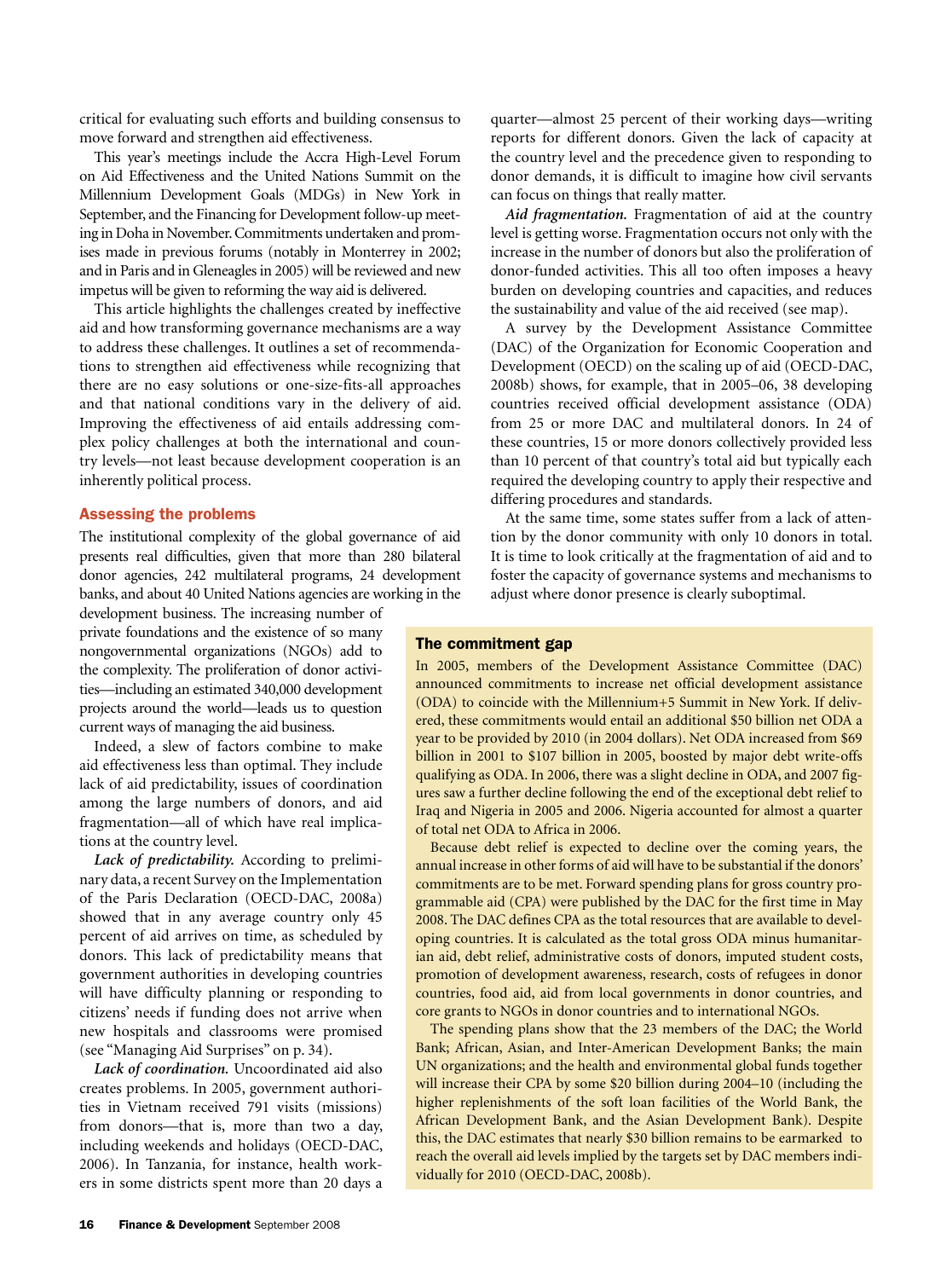# Aid fragmentation: Too many donors contributing too little?

The map shows the number of donors together providing just one-tenth of a country's aid.



# An expanding donor base

New emerging trends in the aid business—particularly the involvement of new big donors—together with promises to scale up aid make discussions and consensus at the international level on transforming the governance of aid count more than ever.

Even if promises relating to scaling up may not be met (see box), it is likely that aid levels will continue to rise. This is for a number of reasons.

Many more sources of funding have emerged and are likely to both provide opportunities and amplify some of the problems relating to the effectiveness of aid. A broad range of emerging and transitional economies are expected to increase the proportion of aid, including recent members of the European Union; Middle Eastern funds; China and India; and others such as Thailand, Malaysia, and Singapore.

Private sources of development finance are also becoming increasingly important and include private foundations, NGOs, and the private sector (through new initiatives such as Project Red, alongside more traditional corporate social responsibility roles). Moreover, new global initiatives (such as the Global Alliance for Vaccines and Immunizations [GAVI] and the Fast Track for Education) will all increase resources available for development.

Although information on ODA provided by states that are not part of the DAC is insufficient to assess aid volumes, their share of aid globally is likely to increase (Manning, 2006). A study in 2005 estimated that non-DAC donors represented some 12 percent of global aid in 1999–2004, although this differs at the country level—in some countries, non-DAC donors represented more than 33 percent of their aid (Harmer and Cotterrell, 2005). Moreover, private capital flows have

increased. According to *Global Development Finance 2008* (World Bank, 2008), emerging economies attracted a record \$1 trillion in net private capital flows.

# Tackling the difficulties

Because aid delivery involves multiple stakeholders and is not subject to a single political authority, transforming the governance of aid at multiple levels is an attempt to address these very real and significant obstacles.

Moreover, governance mechanisms are beginning to appear at the international and the national level, which can facilitate progress in a number of areas.

*International partnerships* have emerged in the wake of calls for action to change the way aid is delivered, and not just how much aid is delivered. The DAC-hosted Working Party on Aid Effectiveness, for instance, was set up in the context of the international consensus reached at Monterrey on actions needed to promote the global partnership for development and accelerate progress toward the MDGs. The working party includes all 22 DAC donors and the European Commission, 11 multilateral agencies, and 23 developing countries. The partnership has contributed to building consensus between donors and partners on key areas relating to aid effectiveness, in particular, the Paris Declaration. It has also created an authoritative set of aims and standards through a survey instrument that is being applied in 54 countries, against which the practices of all donors and recipient countries are being assessed.

*Building donor-recipient coordination.* One of the most promising aspects of improved interaction at the country level is the creation of governance mechanisms that result in greater dialogue and coordination between donors and recipients. Joint assistance strategies, for example, identify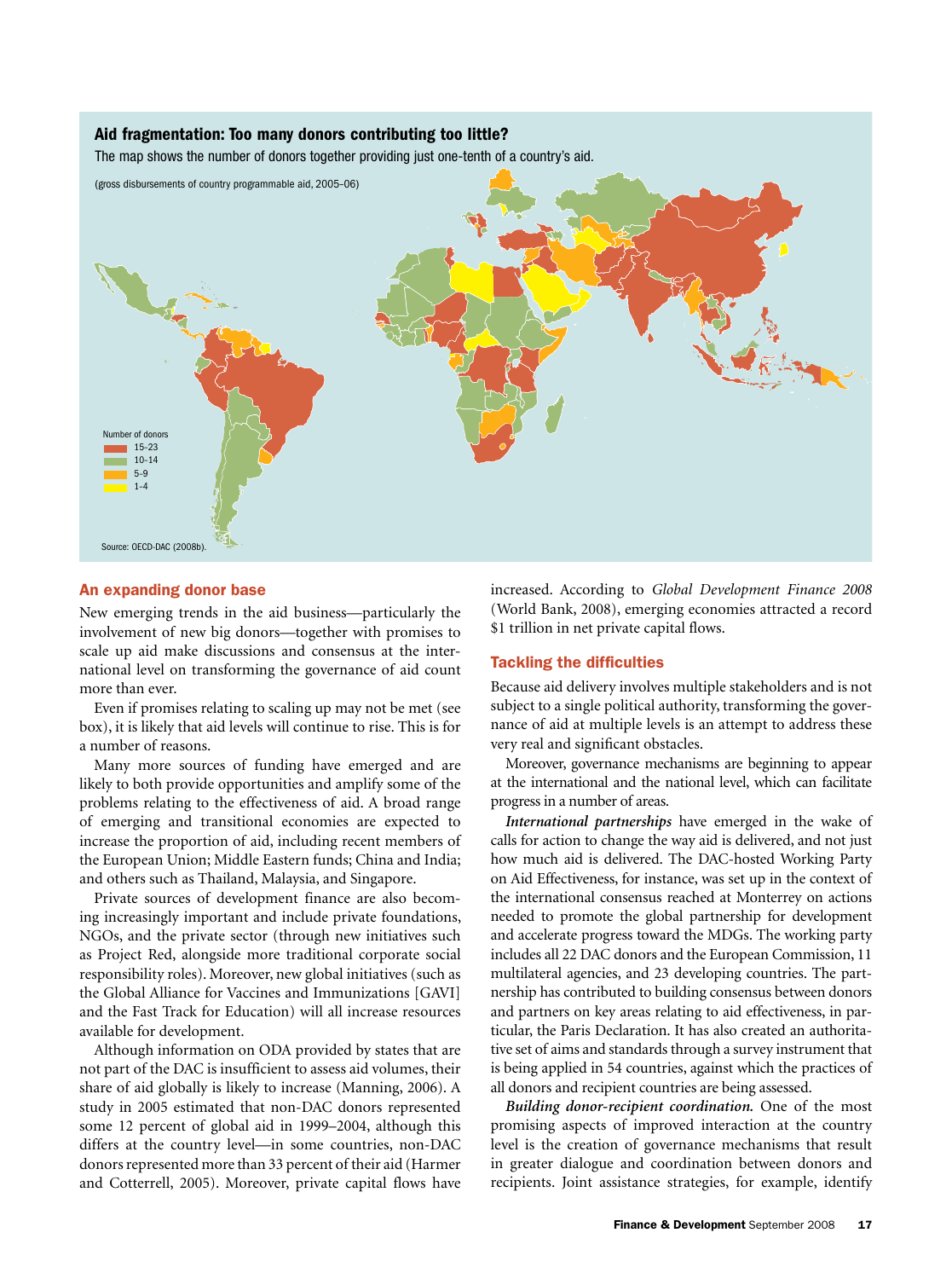donors' comparative advantages and provide an independent review of progress in delivering on both donor and recipient commitments. Often, these strategies include channeling a higher proportion of aid through a country's own budget systems, which enhances country ownership over those funds. This type of governance mechanism also fosters increased accountability between partners.

For example, Tanzania has a well-developed framework for mutual accountability, which relies on the work of an independent monitoring group that conducts biennial reviews of both donor and government progress against their various commitments—making both donors and recipients answerable for their promises.

*Issue-specific governance networks* have also started to respond to the need for greater focus on the country level. New funds and foundations provide substantial new resources to the chosen area of intervention (malaria, AIDS, primary education, and so on). At times they contribute to "upstream harmonization," through initiatives such as the Fast Track Initiative for Education, and they are also aiming to improve the coordination of agencies (or—as it is commonly called improve the division of labor between donors) in the health sector. In July 2007, an informal grouping was created, bringing together eight health-related organizations, with the aim of fostering coordination across agencies at both the global and the country level as well as encouraging better working practices, particularly within institutions, to achieve quicker results in line with the health MDGs. The Health-8 comprises the World Health Organization; UNICEF; the United Nations Population Fund; UNAIDS; the Global Fund to Fight AIDS, Tuberculosis, and Malaria; GAVI; the Bill & Melinda Gates Foundation; and the World Bank.

Partnerships have also emerged between donors, recipient countries, and *nongovernmental stakeholders.* For example, in January 2007, the Advisory Group on Civil Society and Aid Effectiveness was created to bring civil society into the international aid effectiveness agenda, both as advocates of good practice and in their capacity as implementers and sources of aid.

#### Not yet out of the woods

Although progress has been made in strengthening governance mechanisms at several levels, clearly much remains to be done if the commitments drawn up in 2005 are to be met. The following three challenges are representative.

• **Moving the ownership agenda forward.** Although donors encourage developing countries to set their own strategies for poverty reduction, and the quality of national development strategies has improved, significant weaknesses remain in making national strategies operational. The Evaluation of the Paris Declaration and the Surveys on Monitoring the Paris Declaration note that a country's strategic vision is often not linked to a fiscal policy or budget process. As a result, strategies have few operational implications because resources are not reallocated toward priorities defined in the strategy. Moreover, as argued in the Evaluation of the Paris Declaration (2008c) and the Surveys on Monitoring the Paris Declaration (2006 and 2008a),

ownership is narrowly defined with an exclusive focus on the executive authority. Less attention is paid to how the legislature can better shape and own the development agenda. It is also often restricted to the highly technical sectors that are largely shaped and governed by the executive.

When it comes to using a country's own systems (rather than relying on donors' procedures and processes), the lack of progress is particularly stark. Despite advances in the quality of a country's public financial management system, for example, donors have not increased their use of those systems sufficiently (see Chart 1). The use of country systems is also often limited to a specific way of delivering aid. In Rwanda, for instance, the use of country systems is limited to the donors delivering assistance as general and sector budget support, when the aid is provided directly through a government's budget. Donors providing aid in the form of projects do not use country systems as often (2008d).

• **Accountability is still perceived as the weakest link.**  Accountability lies at the crux of the good governance of aid. Domestic accountability of recipient countries to their own constituencies depends crucially on aid passing through country systems (for instance, budget execution mechanisms and parliamentary review processes). Mutual accountability between donors and recipients implies that development goals be shared, answerability mechanisms created, and sanctions (soft or hard) put in place should parties fail to deliver.

However, even when mutual accountability frameworks do exist, they are often not implemented. For instance, despite efforts by donors to improve the predictability of aid, little progress was made between 2005 and 2007, making it hard for recipients to plan (see Chart 2).

• Finally, despite the creation of a number of governance mechanisms at the international and national levels, a significant transparency gap still exists between public pronouncements and how decisions are made about the delivery of aid. At the country level, transparency is often

# Chart 1

# Limited progress

Public financial management (PFM) systems remain underutilized in many countries surveyed.

(use of country PFM systems as percentage of total aid disbursed by donors for the government sector)